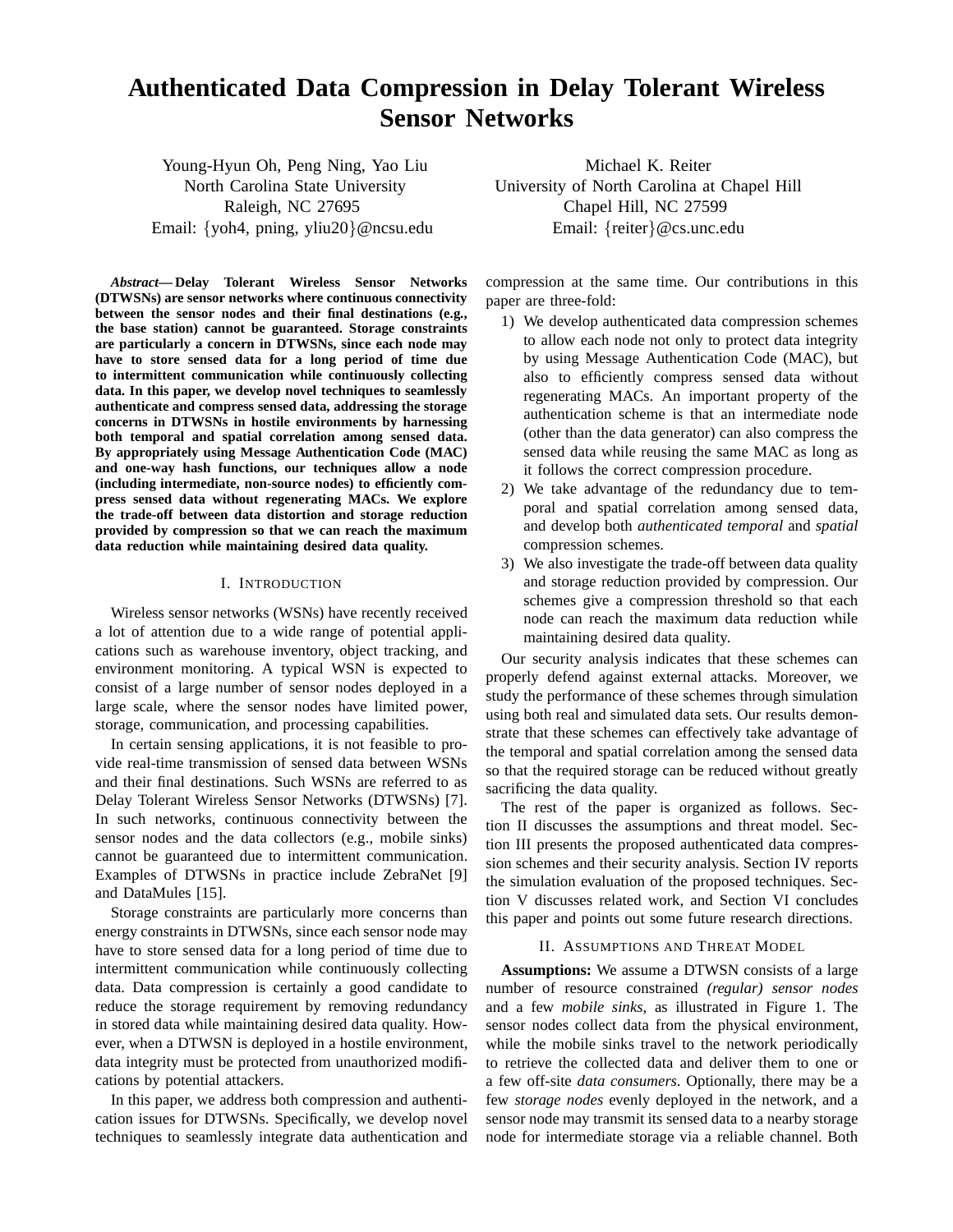

Fig. 1. System Model

regular sensor nodes and storage nodes are stationary. A mobile sink is a powerful device with high computational capacity, no storage limit, long-lasting power, and mobility. Data consumers are applications that will process the data retrieved by mobile sinks.

We assume that sensor nodes and storage nodes can communicate with each other when necessary, possibly with short delays. However, continuous connectivity between nodes deployed in the network and the mobile sinks cannot be guaranteed. Thus, sensor nodes (and storage nodes when they are present) may have to store sensed data for a long period of time while continuously collecting data. Finally, we assume that the location information of sensor nodes is known when it is needed.

We assume that each sensor node shares a master secret key with the data consumer. Furthermore, we assume that nodes in the network can establish a pairwise key using existing pairwise key establishment schemes (e.g., [12], [13], [21]). Thus, node-to-node communication in the network can be authenticated.

**Threat Model:** We assume that the adversary has powerful devices such as laptops and workstations. The adversary can eavesdrop, inject, drop, and modify packets in the network, since wireless communication is broadcast-based. Under these assumptions, the adversary can manipulate the data to its own advantage and send it to storage nodes or mobile sinks. However, we assume that the adversary hasn't compromised the sensor nodes that report the sensed data. In other words, the adversary doesn't know the authentication key to forge malicious but authenticated data.

**Design Goal:** Our goal is to develop efficient mechanisms for integrated data authentication and compression, so that regular sensor nodes, and storage nodes when they are present, can authenticate the sensed data, possibly after compression, to the data consumer. Moreover, compression of sensed data should be controlled so that the data after compression retains enough information for the data consumer. Detecting compromised nodes that provide malicious data is a related but orthogonal problem. We assume there are other mechanisms for this (e.g., [20]), but do not address it in this paper.

#### III. PROPOSED SCHEMES

We consider two practical scenarios, where there are (1) temporal correlation in data sensed by individual sensors over time, and (2) spatial correlation in data sensed by sensors physically close to each other. Accordingly, we develop *authenticated temporal* and *authenticated spatial* compression schemes for these scenarios, respectively. Due to temporal and spatial correlation among sensed data, each scheme achieves great storage reduction by removing redundancy, while at the same time maintains a pre-defined data quality. We also prove that our schemes protect integrity of data from the adversary through security analysis.

We note that these two schemes can be integrated when there are both temporal and spatial correlations. Since the integration is fairly straightforward, we do not explicitly discuss it in this paper.

## *A. Authenticated Temporal Compression*

A sensor node is supposed to continuously sense the physical environment, collect data, and store them until transmitting them to a receiving node. However, in a DTWSN, there is no guarantee for the sensor node to establish a communication channel to transmit the sensed data. Thus, in certain cases, the sensor node may reach the storage limit before it can transmit the sensed data, though it is still necessary for it to collect data continuously.

Data compression is an ideal tool to address this problem. In lossy compression, a sequence of data is typically transformed into the frequency domain through, for example, Discrete Cosine Transformations (DCT) or wavelet transformations. Due to the correlation among the data, not all the transformed data in the frequency domain retain the same amount of information about the original data. Indeed, some less important data items can be dropped without significantly affecting the overall data quality. More importantly, these transformed data items can be ordered and gradually dropped to allow a gradual reduction of storage requirement and at the same time a graceful degradation in data quality. This is ideal for nodes in a DTWSN; a node can gradually compress the stored data to give space to newly collected data. When it can establish a communication channel to the intended receiver, the sensor node can transmit the best quality data it can afford.

Our basic idea is to provide an efficient authentication method for the transformed data items. We would like to have an authentication method that can be computed once, and reused for gradual compression with little additional overhead, even by intermediate nodes that do not know the authentication key. This capability is not available in a direct application of Message Authentication Code (MAC), since any change in the authenticated data will lead to a change in its MAC.

Our authenticated temporal compression scheme takes advantage of the temporal correlation among sensed data. We divide the time line into time intervals, and process the data items sensed in each time interval individually. Our scheme has five steps: transformation, MAC generation,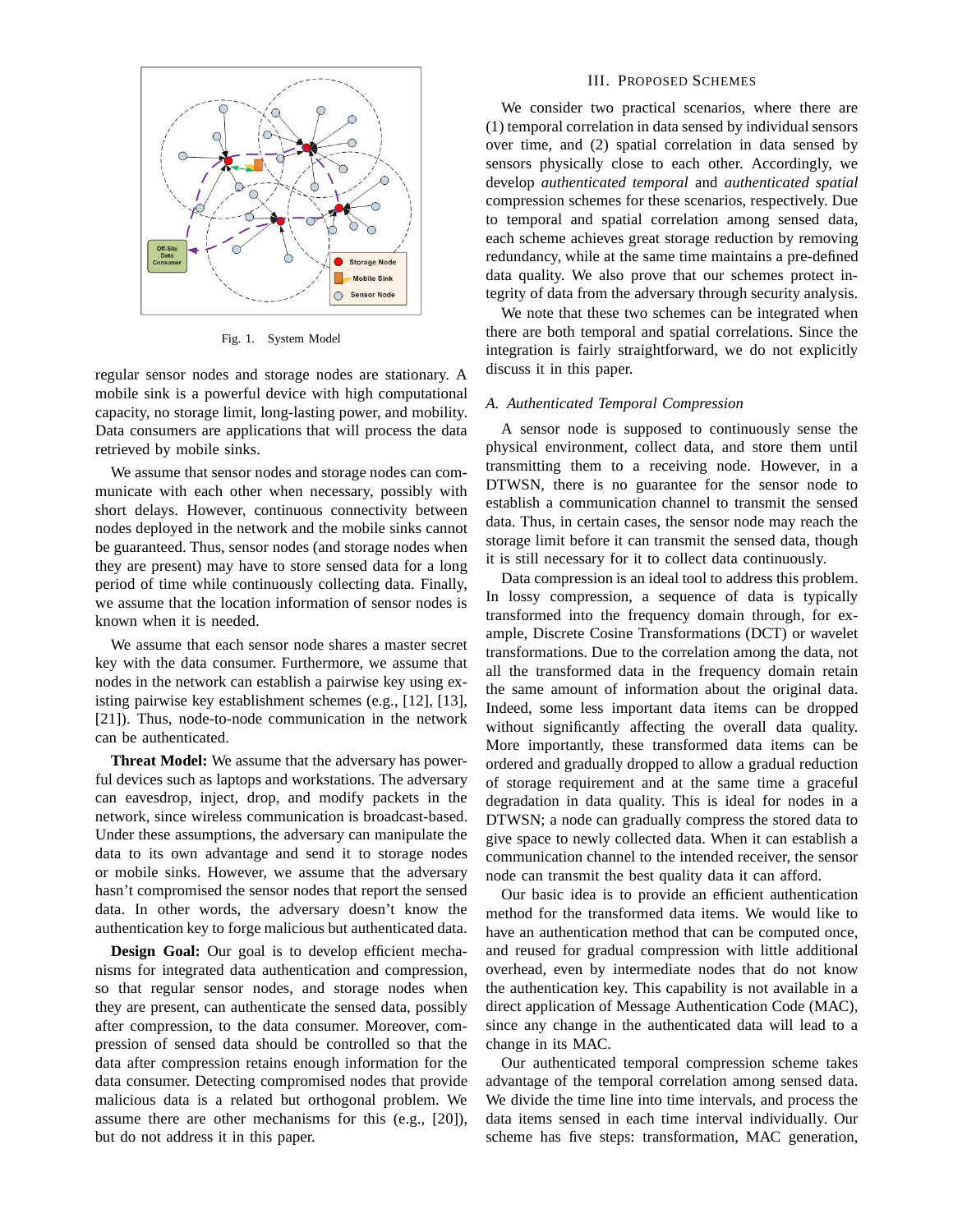

Fig. 2. Authenticated temporal compression

compression, verification, and reconstruction. The first two steps take place on sensor nodes, the compression step may happen either on the original sensor or an intermediate storage node, while the last two steps occur on the data consumer. Figure 2 illustrates these steps.

*1) Transformation:* Each sensor continuously collects data from the physical environment. Assume the sensor node has collected a sequence of data for one sensing period (e.g., from  $T_0$  to  $T_1$ ), represented as a vector  $S = (s_1, s_2, \dots, s_n)^T$ . The sensor node then applies a transformation  $W$  (e.g., DCT, wavelet transformations) to S. (Note that the choice of transformation is independent of our approach.) Thus, the node gets a sequence of transformed data items, represented as a vector

$$
X = W(S) = (x_1, x_2, \dots, x_n)^T.
$$

Note that in typical transformations used in compression, such as DCT and wavelet transformations,  $X = W(S)$  is simply  $X = WS$ , where W is an  $n \times n$  matrix.

*2) MAC Generation:* The key requirement of the MAC generation step is that the MAC computed for each time interval should remain the same even if some transformed data items are discarded during compression. This requirement is critical in reducing the overhead introduced by authentication.

We propose a chaining technique using a cryptographic hash function  $H$  (e.g., SHA-1). In the compression step, we follow the way in which typical compression schemes use to determine what data to drop during compression. That is, the item with the smallest absolute value in  $X$ contributes the least to the quality of compressed data, and gets discarded first. Accordingly, the sensor node sorts the absolute values of the transformed data items in  $X$  in descending order before applying the chaining technique.

Let  $x_{o(i)}$  be the *i*-th element in the sorted list. Given the transformed data  $X = (x_1, x_2, ..., x_n)^T$ , the sensor node performs the following operations:

$$
C_n = H(x_{o(n)}, o(n)),
$$
  
\n
$$
C_{n-1} = H(C_n, x_{o(n-1)}, o(n-1)),
$$
  
\n...  
\n
$$
C_1 = H(C_2, x_{o(1)}, o(1)).
$$

The sensor node then computes the MAC of the sequence of data by  $MAC_X = MAC_K(C_1)$ , where K is the secret key shared between the sensor node and the data consumer. Note that the position of  $x_i$  in  $X$  is implicitly represented in X but explicitly included in the computation of  $MAC_X$ .

*3) Compression:* The compression step can be performed by either the original sensor node or an intermediate storage node. The compression node discards the items with the smallest absolute values in the transformed data vector  $X$ . We use a masking vector  $M$ , which is a vector with 1 and 0 representing the corresponding value in  $X$  retained and discarded, respectively. This masking vector may be stored using a lossless compression algorithm such as Runlength Encoding (RLE) compression.

There are two major issues in the compression step: (1) how to avoid recomputing the MAC while discarding non-critical data, and (2) how to avoid compressing too much to provide good enough data to the data consumer.

The first issue is easy to address due to the chaining technique used in MAC generation. When there is no compression, the data presented by the sensor node is  $X = (x_1, x_2, \dots, x_n)^T$ ,  $MAC_X$ . Verification can be easily performed by repeating the MAC generation process and comparing the result with  $MAC<sub>X</sub>$ . When it is necessary to drop a few data items, for example,  $x_{o(j+1)}, \dots, x_{o(n)}$ , the compression node simply computes

$$
C_n = H(x_{o(n)}, o(n)),
$$
  
\n
$$
C_{n-1} = H(C_n, x_{o(n-1)}, o(n-1)),
$$
  
\n...  
\n
$$
C_{j+1} = H(C_{j+2}, x_{o(j+1)}, o(j+1)).
$$

The compression node discards  $x_{o(j+1)}, \cdots, x_{o(n)}$ , and sets 0 at their corresponding positions in the masking vector M. Thus, the data presented by the compression node is

$$
X' = (x_{i_1}, x_{i_2}, \cdots, x_{i_j})^T, C_{j+1}, MAC_X, M.
$$

The compression can continue if more data items need to be discarded. This allows compression to be performed gradually when there is a need to further reduce the storage. Note that a summary of  $x_{o(j+1)}, \dots, x_{o(n)}$  has already been contained in  $C_{j+1}$ . With the above data items, a receiver can easily verify  $MAC_X$ . For example, suppose the transformed data vector by a sensor node is  $X =$  $(5, 3, 1, 4, 0)$  and the compression node can drop the items  $(0, 1)$  in X while maintaining the pre-defined data quality. Then the transformed data vector is  $X' = (5, 3, 4)$  with the masking vector  $M = (1 \ 1 \ 0 \ 1 \ 0)$ . The original position of each remaining data item in  $X$  can be easily derived using its current position in  $X'$  and the masking vector  $M$ .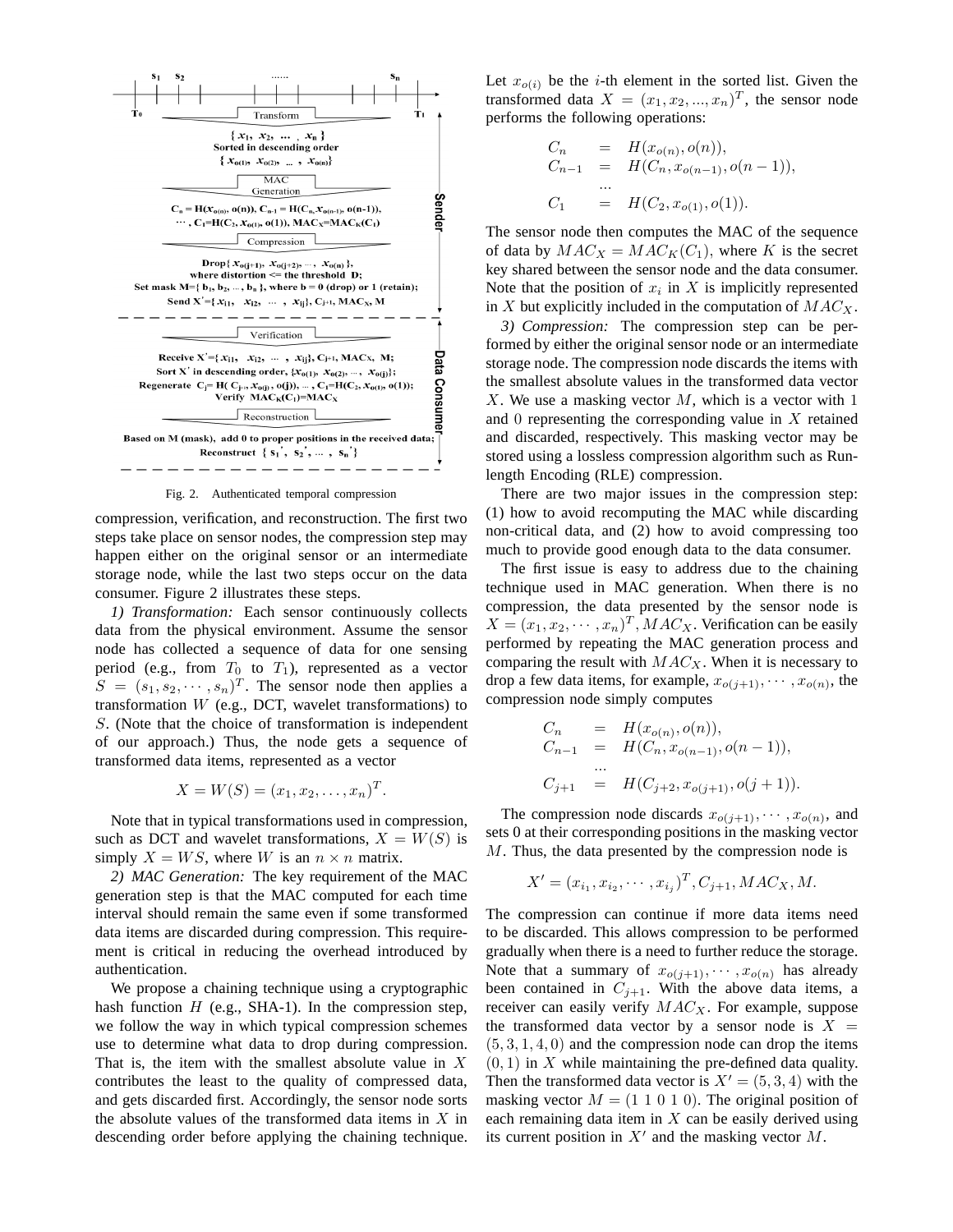This compression process avoids recomputing the MAC from scratch. It requires light computation; it takes approximately two hash operations for each data item dropped from  $X$ , which can be efficiently done on sensor nodes.

Now let us address the second issue, how to avoid compressing too much. We use a distortion threshold to represent the data quality desired by the data consumer. In other words, given a distortion threshold D, the distortion between the compressed data and the original data should not exceed D for the compressed data to be useful for the data consumer. Formally, given the original sequence of data  $S$ , the sequence of compressed data  $S'$ , and the distortion threshold  $D$ , the data recovered through decompressing S' should satisfy the following condition:

$$
||S - S'|| = \delta \le D,\tag{1}
$$

where  $||Z|| = \sqrt{z_1^2 + z_2^2 + \ldots + z_n^2}$  is the  $L_2$  norm of an *n*-dimension vector  $Z = (z_1, z_2, \dots, z_n)$ .

In general, to see if a compression action will exceed the distortion threshold, one will have to reconstruct the data from the compressed data and verify if the result has exceeded the threshold. Specifically, the compression node needs to compute

$$
\delta = \|S - S'\| = \|W^{-1}(X) - W^{-1}(X')\|,
$$

where  $X$  and  $X'$  are the transformed data vectors before and after the compression, and  $W^{-1}$  is the inverse transformation used to reconstruct data vector  $S'$  from  $X'$ . The node then needs to compare  $\delta$  with the distortion threshold D to determine if the compression is acceptable or not.

Fortunately, in a typical transformation used in compression (e.g., DCT and wavelet transformations), the transformation function can be represented as  $W(S) = WS$ , where W is an  $n \times n$  orthogonal matrix. As Lemma 1 shows below, the distortion due to compression can be computed without performing the inverse transformation.

*Lemma 1:* Suppose  $X = WS$  and  $X' = WS'$ , where W is an  $n \times n$  transformation matrix. If W is an orthogonal matrix (i.e.,  $W^T W = I$ ), then  $||X - X'|| = ||S - S'||$ . *Proof:*

$$
\begin{array}{rcl} \|{\bf X}-{\bf X}'\| &=& \|{\bf W}{\bf S}-{\bf W}{\bf S}'\| = \|{\bf W}({\bf S}-{\bf S}')\| \\ &=& \{{\bf W}({\bf S}-{\bf S}'){\bf W}({\bf S}-{\bf S}')\}^{1/2} \\ &=& \{({\bf S}-{\bf S}'){\bf W}^{\bf T}{\bf W}({\bf S}-{\bf S}')\}^{1/2} \\ &=& \{({\bf S}-{\bf S}')({\bf S}-{\bf S}')\}^{1/2} = \|{\bf S}-{\bf S}'\|. \end{array}
$$

According to Lemma 1, the compression node can simply compute the distortion due to discarding certain transformed data items using the transformed data directly. This removes the need for inverse transformation. Moreover, the compression node can incrementally compute the distortion due to only keeping the first  $x$  transformed data items, where  $x$  runs from 1 to  $n$ , and identify the threshold at which the distortion will exceed D.

*4) Verification:* Assume that the data consumer receives the data items

$$
X' = (x_{i_1}, x_{i_2}, \cdots, x_{i_j})^T, C_{j+1}, MAC_X, M
$$

through the mobile sink. The data consumer first recovers the position of each data item in the original  $X$  by using its current position in  $X'$  and the masking vector  $M$ . The data consumer then sorts the absolute values of the data items in X' in the descending order, where  $x_{o(i)}$  is the *i*-th data item in X' and  $o(i)$  is the position of  $x_{o(i)}$  in the original X. The data consumer computes

$$
C_j = H(C_{j+1}, x_{o(j)}, o(j)),
$$
  
\n
$$
C_{j-1} = H(C_j, x_{o(j-1)}, o(j-1)),
$$
  
\n...  
\n
$$
C_1 = H(C_2, x_{o(1)}, o(1)).
$$

as well as  $MAC_K(C_1)$ . If  $MAC_K(C_1)$  is the same as the received  $MAC_X$ , the data items are authenticated.

*5) Reconstruction:* Based on the masking vector M, the data consumer adds  $0$  to proper positions in  $X'$ . Then, the data consumer performs a reverse transformation  $S' =$  $W^{-1}(X')$  to reconstruct the sensed data in the time domain.

*6) Security Analysis:* In the authenticated temporal compression scheme, the final  $MAC<sub>X</sub>$  is computed from  $C<sub>1</sub>$ using a key  $K$  shared between the sensor node and the data consumer. Thus, without the knowledge of  $K$ , the adversary will not be able to use a different  $C_1$  to forge a valid  $MAC<sub>X</sub>$ . Moreover, it is easy to see that the hash value  $C_1$  is computed from all the data items  $x_1, \dots, x_n$  and their respective positions in X. Any changes in  $x_1, \dots, x_n$ , including re-arranging their order, will cause a change in  $C_1$ . Similarly, any change in the masking vector  $M$  will lead to the change in the positions of the data items, thus leading to a change in  $C_1$ . Due to the pre-image resistance property of a cryptographic hash function, it is computationally infeasible for the adversary to forge any data item and still be able to obtain the same  $C_1$ . Thus, the adversary will not be able to generate a  $MAC<sub>X</sub>$  for forged data. The adversary may over-compress the data, but the effect will not be worse than simply corrupting the data. The adversary may also attempt to replay previous messages. However, a standard solution such as a sequence number can defeat such attacks.

#### *B. Authenticated Spatial Compression*

The authenticated spatial compression scheme is intended for a storage node to authenticate and compress data collected by the nearby sensor nodes by exploiting the spatial correlation among them.

We first consider a special situation in which sensor nodes are nicely arranged in regular grid intersections. This assumption allows us to view the sensed data by these nodes as different pixels in an image. Thus, we can apply transformations used by 2D compression algorithms (e.g., 2D DCT or 2D wavelet transformations) at the storage node. We then extend the result to randomly deployed sensor networks by using interpolation. Specifically, the storage node first uses interpolation to transform data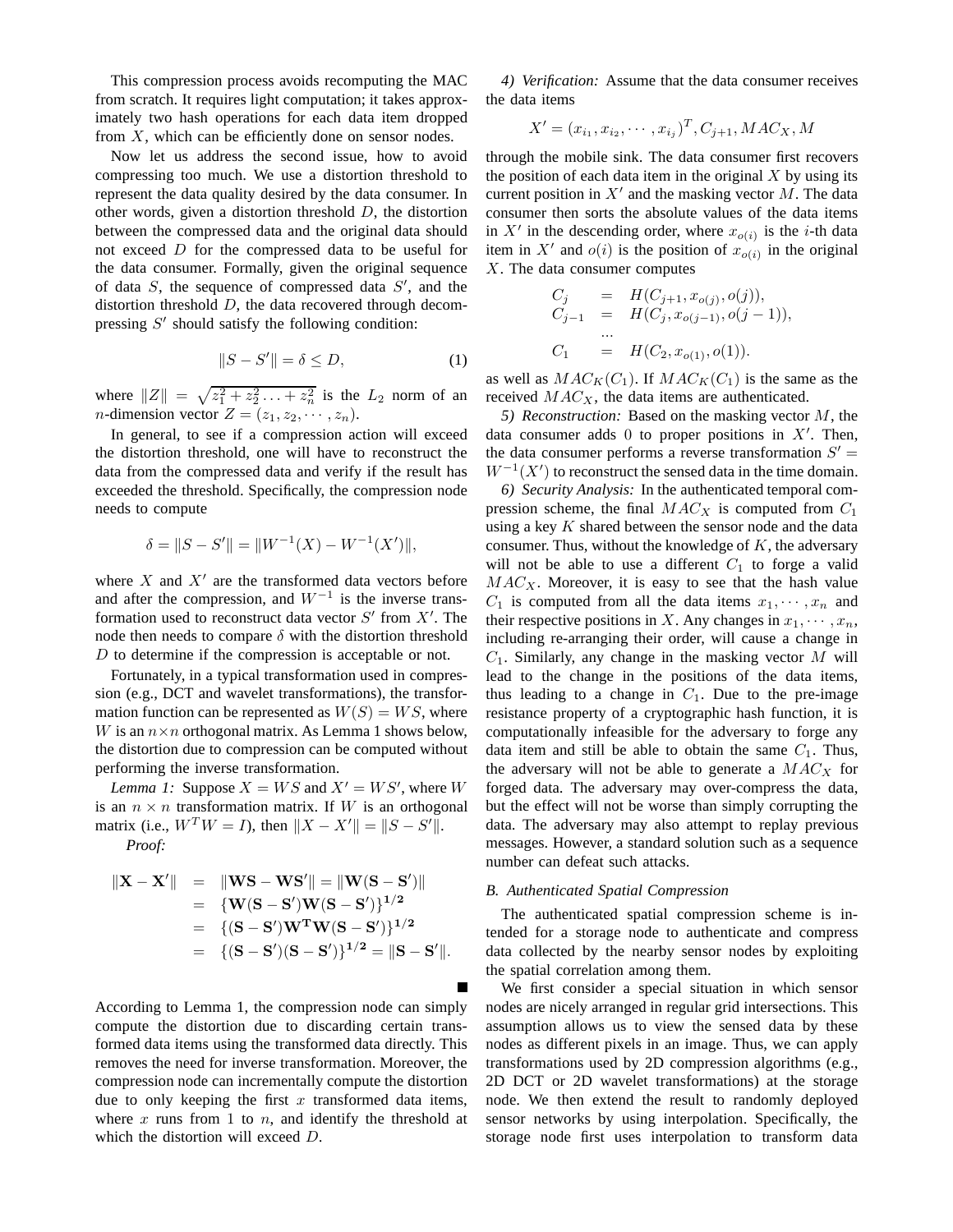sensed at random locations to values that could have been sensed at artificial, regular grid locations, and then applies techniques developed for the special situation to perform authenticated compression. We assume the sensor nodes know their locations, and provide and authenticate their locations with the sensed data. In both cases, the storage node finds a compression threshold that can reach the maximum data reduction while maintaining desired data quality. Note that a reliable channel between a sensor node and the storage node is important due to data loss could affect the data distortion for both cases.

*1) Grid-based Deployment:* In a grid-based deployment, sensor nodes are deployed at regular points and all sensor nodes form a grid layout. A storage node is also deployed to store data received from these nodes.

Assume that the storage node has received a sequence of data items  $S$  sensed by these nodes at a certain time. The storage node then applies a 2D transformation  $W$  (e.g., 2D DCT, 2D wavelet transformations) to  $S$  and obtains  $X = W(S)$ .

As discussed earlier, the data item with the smallest absolute value in  $X$  contributes the least to the quality of the compressed data, and thus gets discarded first. We use a masking matrix, which is also an  $m \times m$  matrix with 1 and  $\theta$  representing the corresponding value in  $X$  retained and discarded, respectively. This masking matrix may be stored using a lossless compression algorithm such as RLE compression.

Based on the values of elements in  $X$ , we can sort them and generate the MAC in the same way as in authenticated temporal compression with the key shared between the storage node and the data consumer. The verification of the compressed data and the determination of the compression threshold can be done in the same way as well. We omit the details here.

An important issue is that the locations of the sensors must be included and authenticated along with the compressed data. Keeping the initial deployment locations is not sufficient to deal with potential physical attacks, in which the adversary may move the sensor nodes to different locations. Thus, only keeping the initial locations will lead to incorrect conclusions when there are physical attacks.

Note that this requirement is not unique to our authenticated spatial compression scheme. In many sensor network applications, locations are critical in the interpretation of sensed data, and any sensor network application that requires sensor locations will have to keep and authenticate sensors' locations to deal with the above physical attacks.

*2) Random Deployment:* In practice, it is often not possible to uniformly deploy sensor nodes at regular grid points due to challenges faced by the deployment process such as terrain conditions. In the following, we extend the result from the grid-based sensor deployment to randomly deployed sensor networks.

Figure 3 illustrates the treatment of randomly deployed sensor networks. Assume that the storage node receives a sequence of data items sensed by  $n$  nearby sensor nodes, denoted  $S = (s(x_1, y_1), s(x_2, y_2), \cdots, s(x_n, y_n)),$ 



Fig. 3. Random sensor deployment and interpolation

where  $s(x_i, y_j)$  represents the data sensed by the node at location  $(x_i, y_j)$ . The storage node then uses interpolation to transform S to values that could have been sensed at artificial, regular grid locations. Specifically, we assume a simple interpolation function  $f(x, y) = c_1x + c_2y + c_3$ . For each artificial location, the storage node finds three real sensor nodes that are closest to the artificial location but not on the same line. (Note that having three nodes on the same line will not lead to a successful interpolation.) The storage node then uses the locations and the sensed values at the three real sensor nodes and the function  $f(x, y)$  to calculate the value that could have been sensed at the artificial grid location. Alternatively, the storage node may take more than three sensor nodes and use a Minimum Mean Squared Error (MMSE) estimator to get a better estimate of the artificial data values.

Using the interpolation function, the storage node creates an artificial data matrix A for regular grid points in the grid layout. The storage node then applies a 2D transformation  $W$  (e.g., 2D DCT or wavelet transformations) to  $A$  and obtains  $X = W(A)$ . As discussed earlier, the storage node sorts X, generates the MAC, and uses the masking matrix M in the same way as in the grid-based sensor deployment.

For determining the stopping point of compression, the storage node additionally needs to reconstruct the original data from the interpolated values at artificial grid points. As in Equation (1), we use a distortion threshold  $\delta$  to represent the data quality  $D$  desired by the data consumer. The threshold  $\delta$  is the difference between the original sequence of data  $S$  and the sequence of the compressed data  $S'$ . Since the storage node compresses the values at the artificial points rather than the original values, the storage node needs to reconstruct the original data before it computes the threshold  $\delta$ . Thus, the storage node computes

$$
\delta = \|S - S'\| = \|f^{-1}(W^{-1}(X)) - f^{-1}(W^{-1}(X'))\|,
$$

where  $X$  and  $X'$  are the transformed data vectors before and after the compression,  $W^{-1}$  is the inverse transformation used to reconstruct artificial data matrix A′ from  $X'$ , and  $f^{-1}$  is the inverse interpolation function used to reconstruct data  $S'$  from  $A'$ . Through these steps, the storage node determines the compression threshold that can reach the maximum data reduction while maintaining desired data quality.

The verification of the compressed data  $X'$  and the masking matrix  $M$  by the data consumer can be done in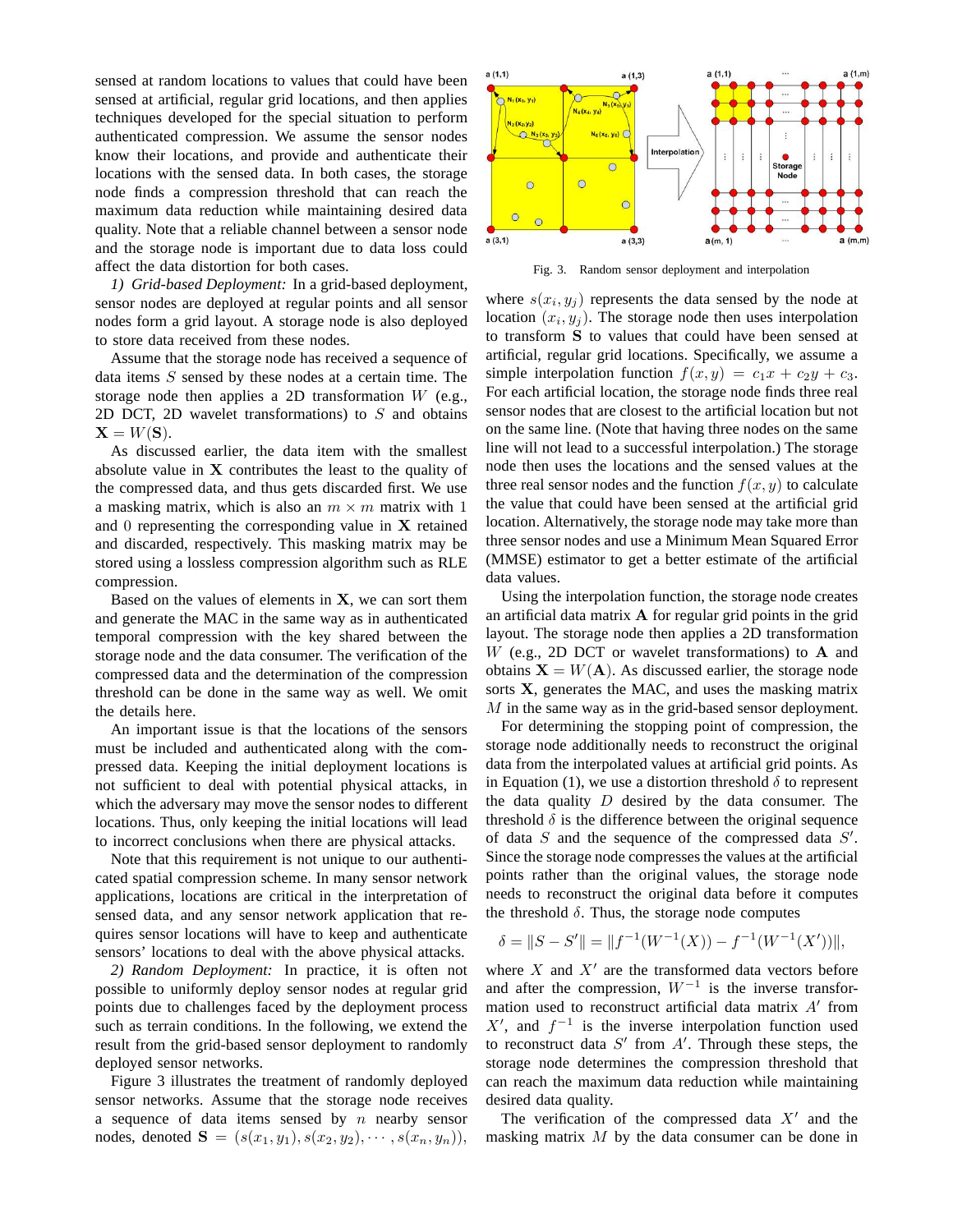the same way as in the grid-based deployment. If they are authenticated, the data consumer adds 0 to the proper positions in  $X'$ . Then, it performs the inverse transformation  $A' = W^{-1}(X')$  to reconstruct the values for artificial grid points. Finally, the data consumer can reconstruct the values at the original locations by using interpolation again. This time, for each real sensor location, the data consumer uses three or more artificial sensors that are closest to the real sensor location.

*3) Security Analysis:* In the authenticated spatial compression, sensor nodes and storage nodes can establish a pairwise key using existing pairwise key establishment schemes (e.g., [12], [13], [21]). Thus, the communication between sensor nodes and storage nodes in the network can be authenticated. Following the same argument for authenticated temporal compression, without knowing the authentication key, the adversary will not be able to compute a valid MAC, and any modification to the compressed data will be detected. Moreover, replay attacks can be defeated by using a standard solution such as a sequence number.

Another threat is the potential physical attacks in which the adversary moves sensor nodes to different locations. However, in the authenticated spatial compression scheme, the locations of sensors are provided and authenticated along with the compressed data. Thus, such physical attacks will not be effective.

Our authenticated spatial scheme cannot deal with the situation where the storage nodes are compromised. However, as we assumed in our threat model (see Section II), we assume that there are other mechanisms to detect compromised nodes (e.g., [20]).

## IV. SIMULATION RESULTS

We evaluate our authenticated temporal and spatial compression schemes through simulation. We are interested in understanding the trade-off between data distortion and storage reduction provided by compression. Specifically, our simulation is focused on demonstrating that our schemes give a compression threshold so that each sensor node can reach the maximum storage reduction while maintaining desired data quality.

In our simulation, we use Haar wavelet transformation [17] and DCT transformation [3] to transform sensor data in the time (or space) domain to the frequency domain. As discussed earlier, both transformation functions have the orthogonal property, and as a result, the distortion due to compression can be computed without performing the inverse transformation. This greatly saves the computational overheads on sensor nodes.

We use the run-length encoding (RLE) algorithm to compress the masking vector (or matrix), which consists of consecutive zeros or ones. RLE is a lossless and simple data compression algorithm, which is good for many consecutive data elements in a vector.

## *A. Simulation Data Sets*

In our simulation experiments, we use both real and simulated data sets to examine the proposed schemes.

**Real Data Set:** To examine how our authenticated data compression schemes perform in a real-world deployment, we test them using the data set from the GoMOOS project [1]. GoMOOS is a working prototype for a regional ocean observing system. Special sensor nodes, called *buoys*, were deployed along with the coastline of the Gulf of Maine to sample meteorological data. In our simulation, we use the underwater temperature data collected by ten buoys from 2007-08-13 17:00:00 UTC to 2007-09-04 00:00:00 UTC. This data set exhibit temporal locality, but they do not display spatial locality due to the locations of buoys. Thus, we only use this data set for the authenticated temporal compression

**Simulated Data Set:** In addition to the real data set, we also use an energy model [8] to simulate values possibly collected by sensors. We assume that an energy source at location  $(x_s, y_s)$  emits a signal, which is measured by sensor nodes deployed in the network. The signal strength emitted by the energy source decays as the distance to sensor nodes increases. If the constant decay coefficient is  $K$ , the signal strength measured by the sensor node *i* is  $E_i = \frac{C}{(d_i)^K} + r_t$ , where C is the energy emitted by the source node,  $d_i$  is the distance from the node i at location  $(x_i, y_i)$  to the energy source (i.e.,  $\sqrt{(x_s - x_i)^2 + (y_s - y_i)^2}$ ), and  $r_t$  is the random variation of the signal over time, which follows a normal distribution  $N(\mu, \sigma^2)$  [8]. The value K is typically from 2.0 to 5.0 based on the environment. In our simulation, we follow the suggestion in [5] and use a value of  $K = 3.0$ .

#### *B. Authenticated Temporal Compression*

We evaluate the authenticated temporal compression using both the real data set and the simulated data set. For the real data set, we extract 1,024 data items from each buoy, which samples the hourly temperature 1 meter underwater. For the simulated data set, we generate 1,024 data items by using the energy model for one time period.

We explore the relationship between data distortion and storage reduction on the authenticated temporal compression. We use the *storage reduction ratio* to measure the saving in storage. Specifically, we first compute the storage overhead by  $H = \frac{New}{Original} = \frac{(O_n - N_m)Bytes + RLE_nBytes}{O_nBytes}$ , where  $O_n$  is the number of transformed data items for each item,  $N_m$  is the number of transformed data after data compression, and  $RLE_n$  is the number of bytes to encode the masking vector using RLE compression. Then we compute the storage reduction ratio by  $R = 1 - H$ .

We use *distortion ratio* to measure the degree of distortion between the compressed and the original data. Specifically, the distortion ratio is measured by  $d = \frac{\|S - S'\|}{\|S\|}$  $\frac{S-S}{\|S\|}$ , where  $S$  and  $S'$  are the vectors representing the original and the compressed data values, respectively.

Figure 4 illustrates the relationship between the average data distortion and storage reduction for the real and the simulated data sets, respectively. Overall, the graphs for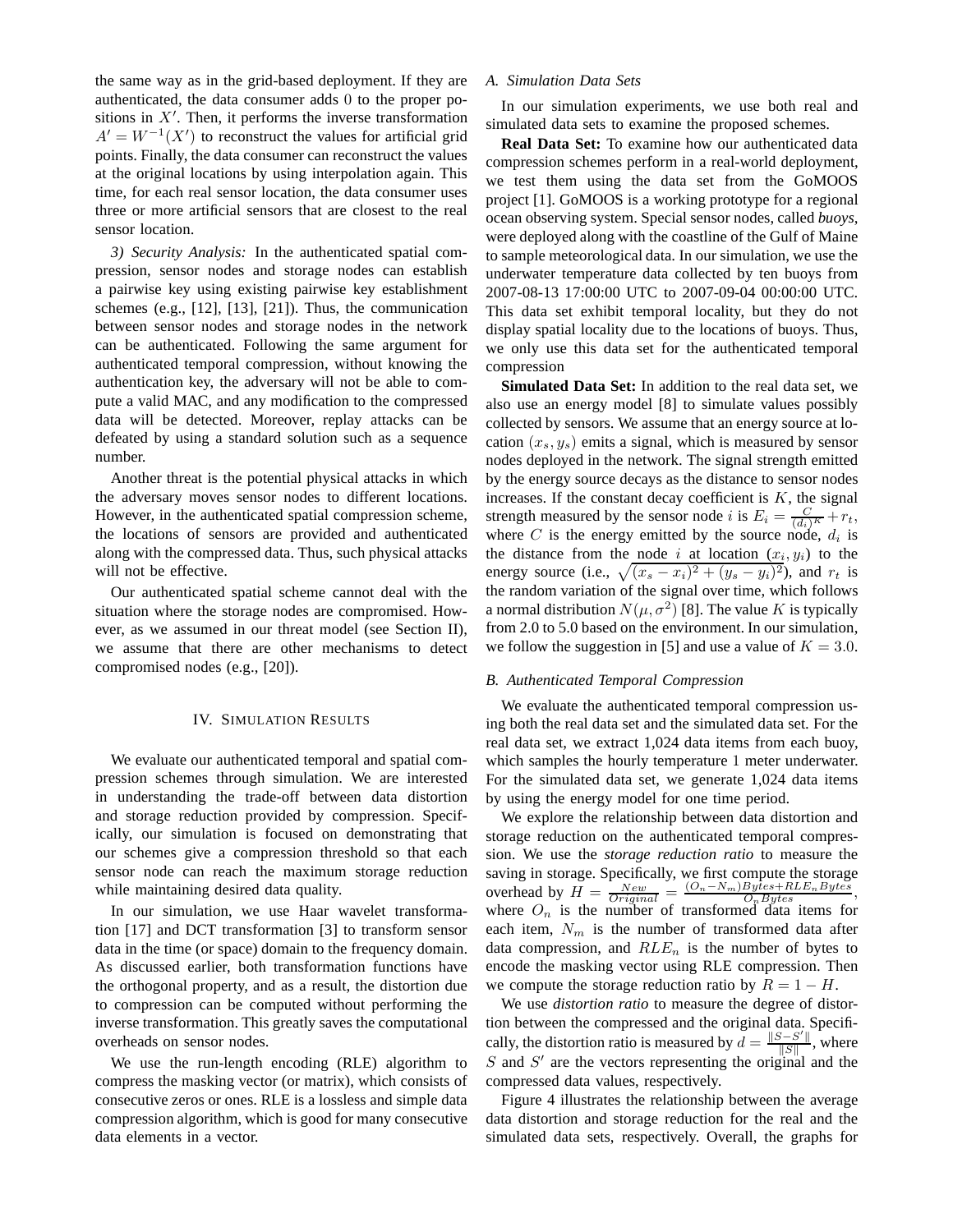

Fig. 4. Temporal distortion degree and storage reduction ratio

both data sets are very similar. This demonstrates that our simulated data set has similar temporal correlation to the real data set.

Figure 4 shows that the distortion ratio for the Haar transformation is close to zero until the storage reduction is close to 0.5 in both data sets. After that, the distortion ratio for the Haar transformation starts to drastically increase. However, the distortion ratio for the DCT transformation remains less than 0.02 until the storage reduction reaches almost 1 in both data sets. This is because the DCT transformed data is almost all concentrated on low frequencies.

Our simulation results demonstrate that if the sensed data is highly correlated with each other in the time domain, both the Haar and the DCT transformations can lead to good storage reduction without hurting the data quality much. Moreover, the DCT transformation can lead to better storage reduction than the Haar transformation for the same expected data distortion.

#### *C. Authenticated Spatial Compression*

We evaluate the authenticated spatial compression using the simulated data set. The real sensor data cannot be used due to the lack of spatial coverage. We apply our schemes to two deployment scenarios. First, we generate 1,024 simulated data items for the grid-based sensor deployment using the energy model function. The simulated data set represents the signal strength measured by sensor nodes at 1,024 grid intersections in the area. The storage node receives sensed data from these nodes at a certain time.

For random sensor deployment, we simulate 1,024 values sensed by sensor nodes at random locations using the energy model. The storage node deployed in the network stores data items received from these sensor nodes. The storage node then uses interpolation to generate 1,024 values at the artificial grid locations.

The storage node uses both 2D Haar and 2D DCT transformations to generate the transformed data matrix. We use the same metrics, storage reduction ratio and distortion ratio, as in the evaluation of temporal compression.

Figure 5 illustrates the relationship between the distortion ratio and the storage reduction ratio for both grid-based and



Fig. 5. Spatial distortion degree and storage reduction

random deployments. For the grid-based deployment, the distortion degree for the 2D Haar transformation remains close to zero until the storage reduction ratio is almost 1. The distortion ratio for the 2D DCT transformation is almost proportional to the storage reduction ratio.

For the random deployment, both the 2D Haar and the 2D DCT transformations lead to a distortion ratio at about 0.3 even with small storage reductions. This is mainly due to the error introduced by the interpolation process. Fortunately, the distortion ratio remains around 0.3 as the storage reduction ratio grows, until the storage reduction reaches 0.6 for the DCT transformation, and close to 1 for the Haar transformation. This result indicates that if certain data distortion is tolerable, both transformations can help reduce the storage requirement significantly. Moreover, the 2D Haar transformation demonstrates stronger ability to reduce the storage requirements for the same expected data distortion ratio. Thus, the 2D Haar transformation is a better choice for authenticated spatial compression than the 2D DCT transformation.

#### *D. Computation, Memory, and Communication Overhead*

We now briefly present computation, memory, and communication overhead of our schemes as follows:

*Computational Overhead:* Assume that N is the total number of data items sensed by a sensor node in a given time interval  $t_w$ , where each data item is *n*-bit length. The approximate total execution time  $T$  is as follows:

$$
\mathbf{T} = T_{MAC} + N \times (T_H + T_D + T_{algo}/c)
$$

where  $T_{MAC}$  is the time for generating  $MAC, T_H$  denotes for a cryptographic hash function (e.g., SHA-1),  $T_D$  is for computing data distortion, and  $T_{Algo}$  is for computing the transformation algorithm.  $T_{MAC}$  and  $T_H$  take 3,636 $\mu s$ for SHA-1 and  $1,473\mu s$  for MD5 to process single data item with the input size of 512bits in ATmega128L on MICAz [2] [4].  $T_D$  takes three clock cycles (i.e., about  $0.406\mu s$ ) to process single data item (i.e., one clock cycle for an addition and two clock cycles for a multiplication with 7.3728 MHz clock frequency in ATmega128L [11]).  $T_{Algo}$  is small in WSNs, since performing fast DCT, which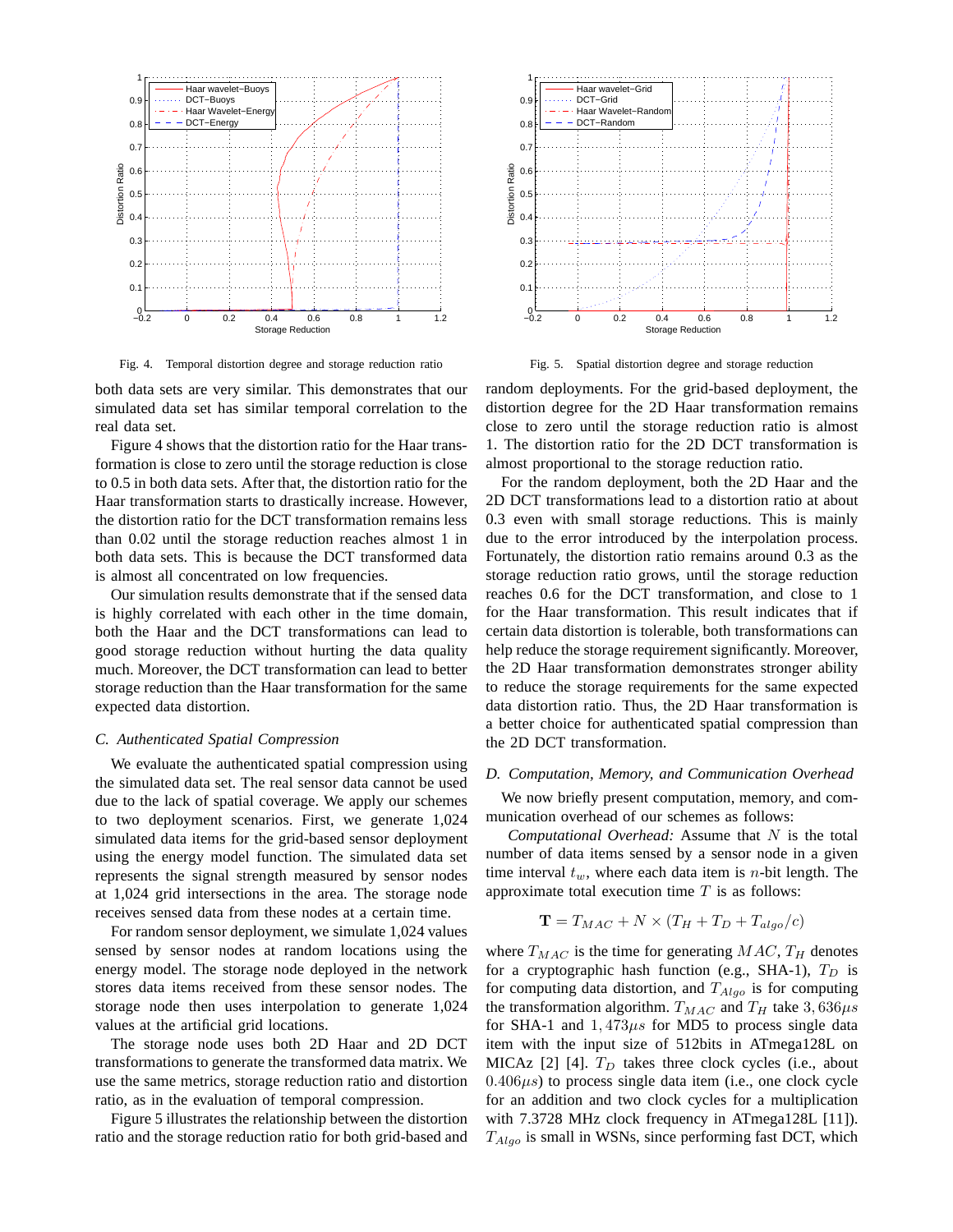does not require floating-point operations, on an  $8 \times 8$  block (i.e., *c* is 64) takes  $1, 394.16 \mu s$  (i.e., 11, 153 cpu cycles) [11].

*Memory Overhead:*  $T_{MAC}$  and  $T_H$  require  $n \times (N +$ 1)*bits* in memory. The memory requirement for  $T_D$  is  $n \times$ *Nbits.* And  $T_{Algo}$  takes  $n \times (N/c) bits$ . Thus, the total memory requirement of our schemes is  $M = n \times (2N +$  $1 + N/c$ ) bits.

*Communication Overhead:* In the nature of data compression, our schemes reduce the communication overhead, which simultaneously implies the less energy consumption ( [10] suggests that data communication is more expensive than computation).

## V. RELATED WORK

The delay tolerant network (DTN) architecture is originally designed for the interplanetary Internet [6]. However, it is also applicable to other types of networks that suffer from the lack of continuous connectivity. The concept of DTWSN was first proposed in [7], in which WSNs are deployed in mobile and extreme environments.

Several DTWSN applications have already been used. In ZebraNet [9], custom tracking collars (attached to zebras) collect their mobility pattern and report collected data when they pass within the radio communication range of a mobile base station. In DataMules [15], a mule periodically visits sensor nodes and collects data by using a non-interactive message store-and-forward service.

Data aggregation and data compression are different solutions to address the storage concern in DTWSNs. In secure data aggregation schemes [14], [18], [19], the base station can estimate the original data sensed by sensor nodes within a certain range. In these schemes, the base station cannot recover the original data for each sensor node due to the nature of aggregation algorithms (e.g., average function).

However, in our schemes, the base station can recover the raw data with a very high precision for each sensor node. Since our schemes provide lossy compression (e.g., Discrete Cosine Transform (DCT) [3] and wavelet compression [16], [17]), our schemes allow higher compression ratio with imperceptibly small inaccuracies in decompressed signals in WSNs. In this paper, we address the integration of authentication and lossy compression for DTWSNs.

### VI. CONCLUSION

In this paper, we developed novel techniques to seamlessly authenticate and compress sensed data in DTWSNs. By taking advantage of the inherent temporal and spatial correlation among the sensed data, our techniques allow sensor nodes that face storage pressure to sacrifice the data quality within a tolerable range to exchange for space for continuous sensing. The novel authentication technique allows any node to compress the sensed data without knowing the authentication key. Our exploration of the tradeoff between data distortion and storage reduction gives a compression threshold so that our schemes can reach the maximum data reduction while maintaining desired data quality. We evaluate our schemes through simulation; our

results demonstrate that these schemes provide significant storage reduction for typical sensor network applications.

In our future work, we will explore and compare other transformations, and hopefully identify the best transformation for different types of sensing applications.

## ACKNOWLEDGMENT

This work is supported by the National Science Foundation under grants CNS-0721424 and CAREER-0447761.

#### **REFERENCES**

- [1] Gulf of maine ocean observing system. http://www.gomoos. org/.
- [2] MICAz: Wireless measurement system. http://www.xbow. com/Products/Product\_pdf\_files/Wireless\_pdf/ MICAz\_Datasheet.pdf.
- [3] N. Ahmed, T. Natarajan, and K. R. Rao. Discrete cosine transform. *IEEE Transaction Computers*, pages 90–93, January 1974.
- [4] Y. Choi, J. Kang, and D. Nyang. Proactive code verification protocol in wireless sensor network. In *International Conference on Computational Science and Its Applications (ICCSA 2007)*, pages 1085–1096, 2007.
- [5] T. Clouqueur, P. Ramanathan, K. K. Saluja, and K. Wang. Valuefusion versus decision-fusion for fault-tolerance in collaborative target detection in sensor networks. In *Fusion 2001 Conference*, 2001.
- [6] V. Cerf et. al. Interplanetary internet (IPN): Architectural definition. http://www.ipnsig.org/reports/ memo-ipnrg-arch-00.pdf.
- [7] K. Fall. A delay-tolerant network architecture for challenged internets. In *Proceedings of the SIGCOMM (SIGCOMM '04)*, August 2004.
- [8] M. Hata. Empirical formula for propagation loss in land mobile radio services. *In IEEE Transactions on Vehicular Technology*, 29:317– 325, 1980.
- [9] P. Juang, H. Oki, Y. Wang, M. Martonosi, L. Peh, and D. Rubenstein. Energy-efficient computing for wildlife tracking: Design tradeoffs and early experiences with zebranet. In *Proceedings of Tenth International Conference on Architectural Support for Programming Languages and Operating Systems (ASPLOS-X)*, pages 96–107, October 2002.
- [10] N. Kimura and S. Latifi. A survey on data compression in wireless sensor networks. In *Proceedings of the International Conference on Information Technology: Coding and Computing*, April 2005.
- [11] D. Lee, H. Kim, S. Tu, M. H. Rahimi, D. Estrin, and J.D. Villasenor. Energy-optimized image communication on resource-constrained sensor platforms. In *Proceedings of 6th International Conference on Information Processing in Sensor Networks (IPSN 2007)*, pages 216–225, 2007.
- [12] D. Liu and P. Ning. Establishing pairwise keys in distributed sensor networks. In *Proceedings of 10th ACM Conference on Computer and Communications Security (CCS'03)*, pages 52–61, October 2003.
- [13] D. Liu, P. Ning, and R. Li. Establishing pairwise keys in distributed sensor networks. *ACM Transactions on Information and System Security (TISSEC)*, 8(1):41–77, February 2005.
- [14] B. Przydatek, D. Song, and A. Perrig. SIA: Secure information aggregation in sensor networks. In *Proceedings of the First ACM Conference on Embedded Networked Sensor Systems (SenSys '03)*, Nov 2003.
- [15] R. Shah, S. Roy, S. Jain, , and W. Brunette. Datamules: Modeling a three-tier architecture for sparse sensor networks. *In Elsevier adhoc networks journal*, 1:215–233, 2003.
- [16] R.S. Wagner, S. Du, and A. Cohen. An architecture for distributed wavelet analysis and processing in sensor networks. In *IPSN*, April 2006.
- [17] J. Walker. A primer on wavelets and their scientific applications. Chapman and Hall, 1999.
- [18] K. Wu, D. Dreef, B. Sun, and Y. Xiao. Secure data aggregation without persistent cryptographic operations in wireless sensor networks. *Ad Hoc Networks*, 5(1):100–111, 2007.
- [19] Y. Yang, X. Wang, S. Zhu, and G. Cao. SDAP: A secure hop-by-hop data aggregation protocol for sensor networks. *ACM Transactions on Information and System Security (TISSEC)*, 11, July 2008.